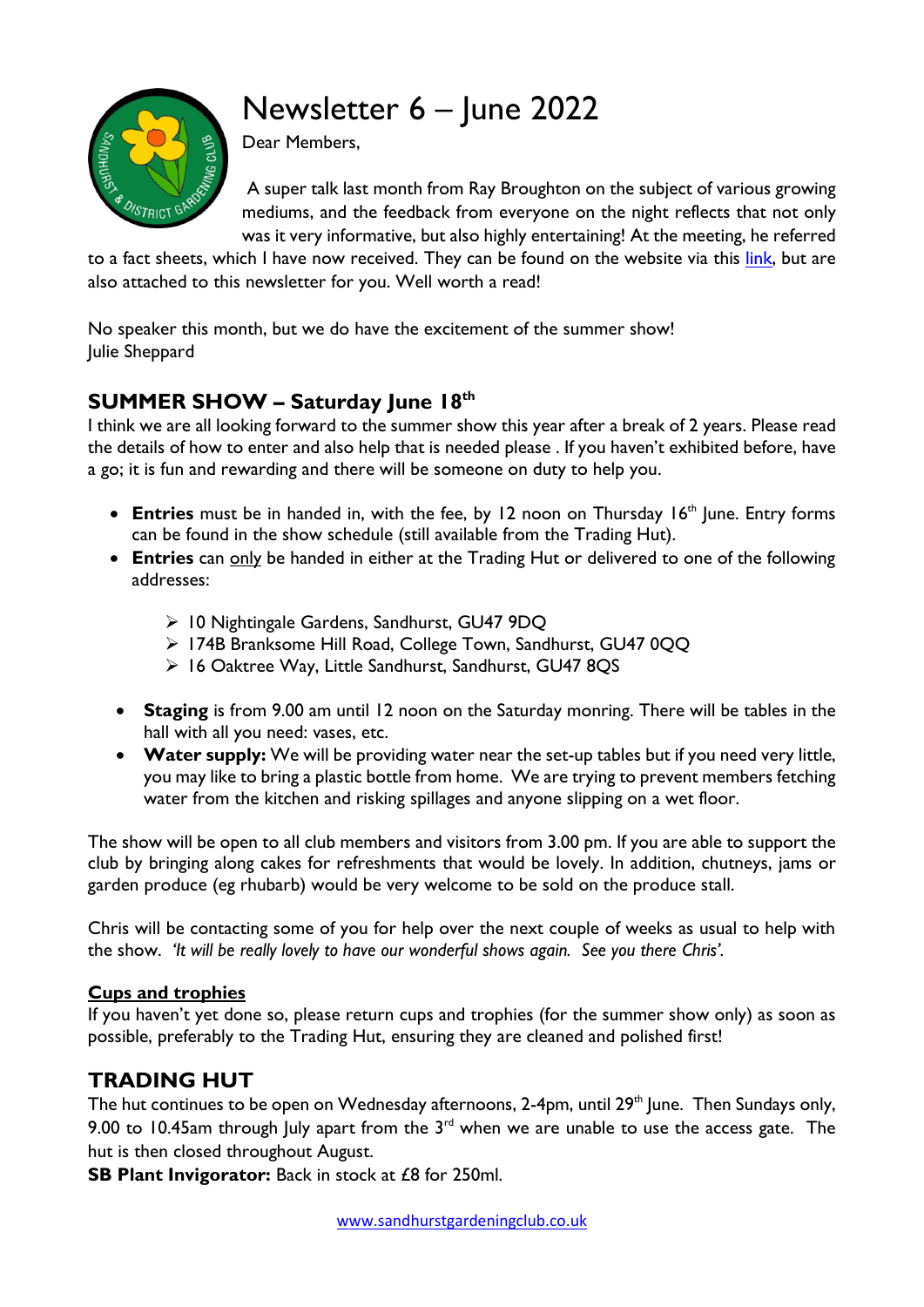SB Plant Invigorator (SBPI) is a unique, environmentally friendly 3 in 1 pesticide, mildewcide and foliar nutrient feed that is bio-degradable and non-toxic. Used by professional and amateur growers and gardeners worldwide.

#### **Compost**

Owing to fuel surcharges and delivery charges being applied to our deliveries this year we are finding it difficult to restock small quantities and are having to wait until we have large value orders. Due in soon: **Foremost Peat Reduced Compost:** £5.50 for 60L and **Westland Evergreen Compost:** £5.95 for 60L.

**No Clover Compost at present.**

#### **\*\*\*A REMINDER THAT THE HUT WILL BE CLOSED ON SUNDAY 3RD JULY \*\*\***

### **UPDATE ON FUTURE OF THE HUT**

We are moving forward slowly with this. The appeal in the May newsletter for extra volunteers to help with deliveries didn't result in any new helpers. Involvement in this may only be an hour, 3 or 4 times a year. It's your club; the hut's survival is up to you. Also, there are no volunteers to help take stock to club nights or shows so these activities are likely to be dropped in due course. Jane Heritage

#### **PLANT SALE**



What a stupendous success this was! Thank you to everyone who supported it, either as a helper and/or a customer, but most especially thanks must go to Sunil and Gareth. Not only did they organise the sale, but they also offered their lovely house as the venue, and as anyone who sat on their patio enjoying a delightful cake will know, it was just glorious! And so to the big question: how much was raised?

The grand total for the both the plant sale and the refreshments was a staggering £916.40!! This is far more than we could ever have made during one evening at club night, so thanks again to everyone involved.

It is proposed that this is divided equally between:

- 1. Greenfingers charity donation
- 2. Club Jubilee celebrations next year
- 3. Club funds, but to be ring-fenced for something in particular (undecided yet).

If anyone has anyone suggestions as to what this could be, please let a committee member know.

*Some club members enjoying the lovely cakes on the patio* 



[www.sandhurstgardeningclub.co.uk](http://www.sandhurstgardeningclub.co.uk/)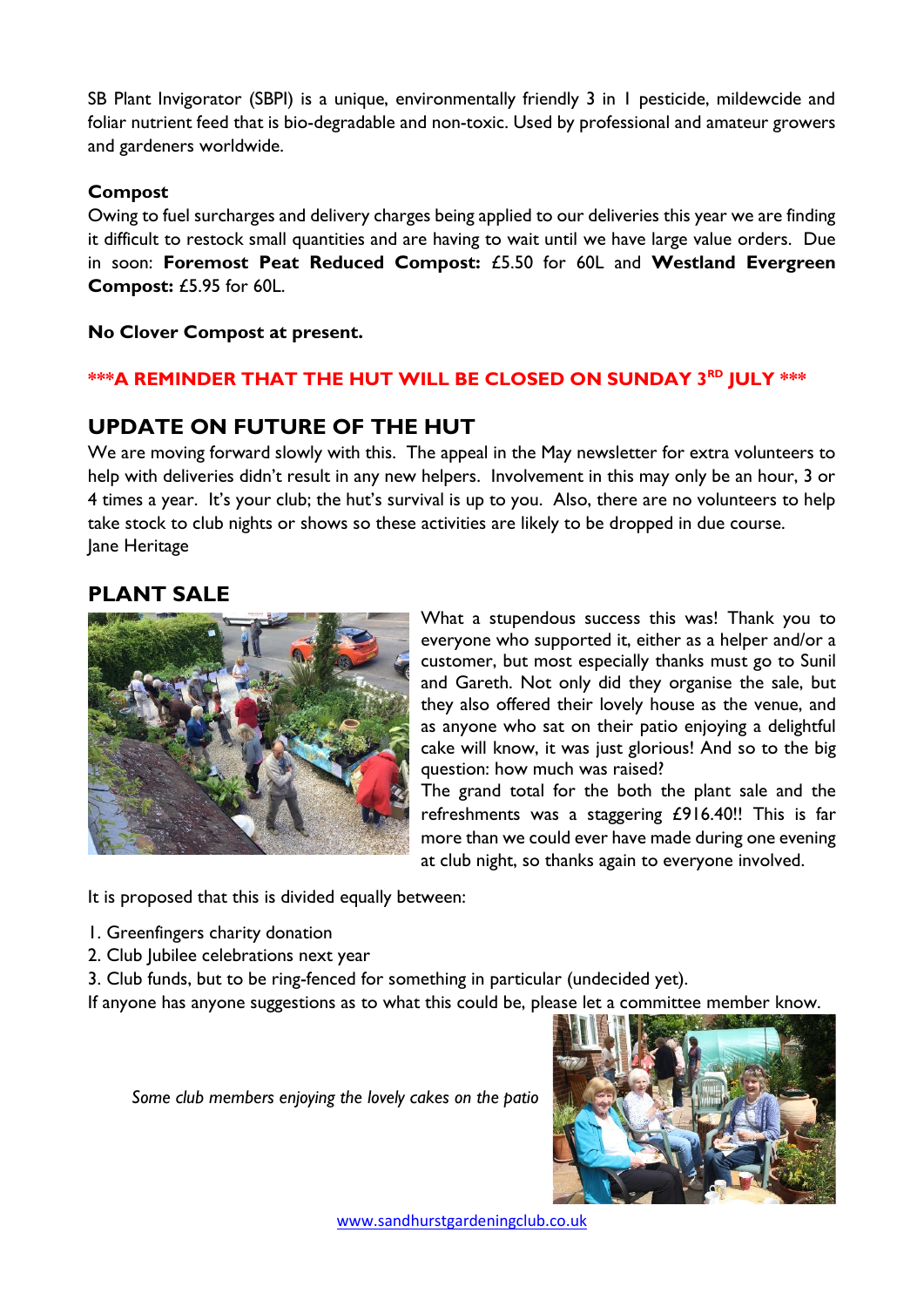# **TRIPS AND OUTINGS**

A Holiday to the Isle of Wight

We left on the morning of Monday 16th May, travelling to Basingstoke to pick up one lady before catching our Red Funnel ferry to West Cowes. Once we had climbed the many steps to the passenger deck (there was a small lift) we could relax for the hour's crossing. We were joined on this journey across the Solent by two or three coaches of schoolchildren on their way to Wootton Creek for their adventure holiday. We were to meet them again on the return journey, boisterous but well behaved.

Once on the other side, we were taken to Quarr Abbey for a lunch break and a look around. A very plain abbey and some delightful pigs did not take up too much time, but then it was a quick break before our hotel. Unfortunately, it rained and some of us got very wet.



Our driver Nathan took the coach right up to the door of the Warner's Hotel where we were met by staff, handed over our keys and were soon in our lovely rooms able to unpack before dinner. My sister Maris and I had a delightful room at the back of the hotel overlooking the shrubbery gardens and a fountain. The photograph shows a lovely wisteria that was in the grounds.

We were able to sit in mixed groups of eight at dinner which gave us all a chance to get to know one another better. Lots of chat and laughter could be heard, well at least from my table. I sat next to Sunil and I was able to discuss at length the plant sale we were having on the  $28<sup>th</sup>$ .

The next day we left late, unfortunately, to go to Shanklin, so we only had half an hour there: just time for an ice cream, before

leaving for Ventnor's Botanic Gardens! A guide was laid on for us and I believe lots of our party went on the walk which took over an hour. My sister and I decided to revisit Steephill Cove as a reminder of our childhood. Only problem was we could not buy a cup of tea so back to the very pleasant cafe at the gardens. I think people had lunch there.

The Botanic gardens are amazing as they are so protected from the elements by the undercliff so all types of plants grow there. Beautiful palms trees, which I have photographs of from back in the 1970s, are situated in a lovely garden. There are gardens from all parts of the world within the whole garden. Of course, the gardens did not start out as a pleasure place for the general public - it was once the Royal National Hospital for the Diseases of the Chest and remained so for a hundred years until penicillin came along and then the hospital was no longer needed and was pulled down in 1969. The buildings had been a quarter of a mile long with bedrooms facing the sea and I remember the nurses in their purple uniforms and white frilly caps. A tunnel runs under the road to the nurses' home opposite.

If you are ever in the area and want to go on a ghost walk around the gardens with an expert guide you will amazed by what you will be told. You might also get to walk through the tunnel which ends at the cliff edge. Not for the faint hearted!! I loved it.

From the gardens we went to the Donkey Sanctuary at Wroxall, one my favourite places to visit. They take in unwanted donkeys and really look after them. They have a whole family of French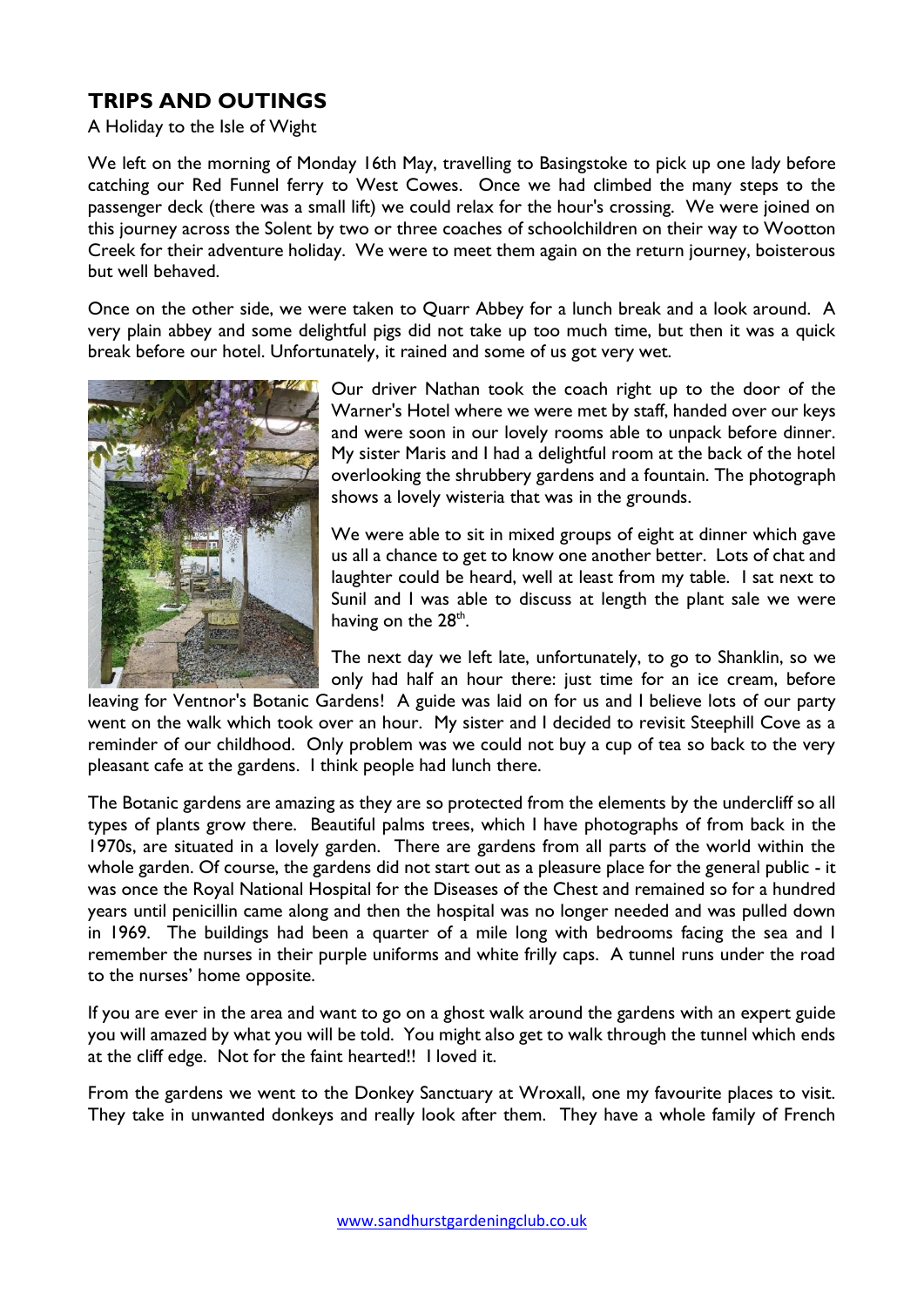donkeys rescued from the slaughter place in France and they did this during the pandemic. We had a guide who was so interesting and I learnt a lot about the donkeys even though I have been visiting for over 30 years. Well worth a visit and they need donations.

The hotel laid on entertainment in the way of a live band and singer in the evening plus a beautiful dance floor. One night we had an excellent comedian and he was funny and very clever.



There was also entertainment in the main lounge/bar area. We also had the chance to walk on the beach as the tide was always out it seemed. Two high tides, one when we were out and the other at night whilst we were there.

Wednesday was a day off from the coach and we all did our own thing.

On Thursday we went beyond Ventnor to the Blackgang Lookout. Unfortunately, a mist had rolled in and we could not see the otherwise lovely view across to Freshwater. However, we then drove to the Mottistone Gardens which everyone seemed to love. They are beautiful and well worth a visit. From there we travelled to Freshwater and the gardens of Alfred, Lord Tennyson. They were quite beautiful and we were also able to look around his house. Lots of problems however with dropping us off there as the coach was not allowed on the premises.

After a quick visit to Osborne House on Friday morning, we travelled onto the ferry and the journey home after a wonderful holiday on the Isle of Wight.

Sheila Davenport

Sir Harold Hillier Gardens in Romsey

Coach trip to Harold Hillier Gardens on Saturday 17th September 2022. Cost of the outing £28.00 The Sir Harold Hillier Gardens is an arboretum comprising 72 hectares accommodating over 42,000 trees and shrubs in about 12,000 taxa, notably a collection of oaks, camellia, magnolia and rhododendron.

There are still places still available - booking form attached. Sheila Davenport

## **SANDHURST ALLOTMENTS TOUR**

Sandhurst Allotments have, once again, very kindly offered to provide a guided tour of the allotments with refreshments afterwards. Details as follows:

- Date: Thursday  $7<sup>th</sup>$  July at 2pm
- Venue: Sandhurst Allotments (gate at the end of the road past the hut)
- Parking: Either Pistachio's Café or the Community Hall car park. Members on the tour will not be covered by the Allotment group insurance. There are no toilet facilities on site.

Refreshments will be available for a voluntary donation to the allotment funds.

If you would like to book then contact Jane Heritage – details at end of newsletter. Numbers will be limited